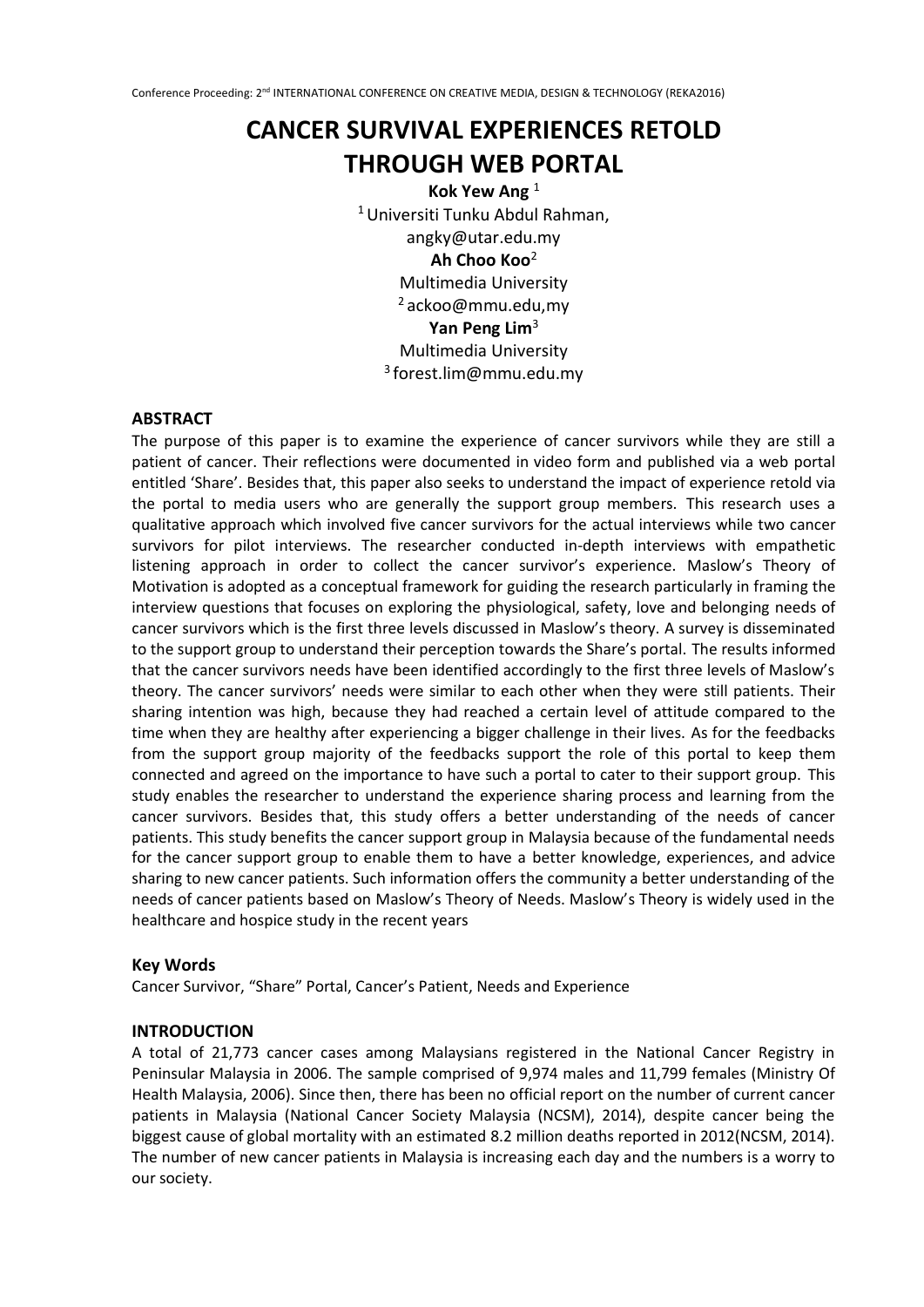According to a research by Yip (2008), the number of cancer cases differs between ethnic groups, as one in 16 Chinese and Indian women, and one in 28 Malay women are likely to develop breast cancer. The highest incidence of colon cancer is found in the Chinese population, followed by the Malay and Indian population (Sung, Lau, Goh & Leung, 2005). The experiences of cancer survivors could serve as a positive and informative guide for members of the National Cancer Society Malaysia and associated support groups. The study extrapolated experiences and needs from the cancer survivors where they begin to perceive things differently after having gone through such a challenging and life threatening experience. This change in perception can be a source of confusion to many, and as such, gleaning insights from the experiences of survivors can go a long way in preparing current cancer patients and their support groups for this potential major change in life and being. Emerging health care models increasingly focus on patients across the continuum of care, encouraging them to be more proactive in managing their care system (Thorne, Oliffe, Stajduhar, Oglov, et al., 2014). The survivorship of those cancer survivors can serve as a valuable knowledge for the current cancer patients and to the Malaysian public. Most newly diagnosed cancer patients suffer from a terrified state of shock, and it may take some time before patients learn to come to grips with their diagnosis. Picard and Strochecker (2011, p. 254) explain this change in a cognitive sense and assert, "When we change our emotional states, we are switching between different ways to think". With this in mind, having access to the experiences of cancer survivors may assist in achieving a measure of stability in one's life during and after cancer. Cancer survivors shared that attitude plays an important role in the healing process. Remaining positive is central to achieving mental and physical stability. Hence, experience sharing is important to the wellbeing of cancer patients and serves as an important guide to support groups and caregivers (Asbury, Lalayiannis, & Walshe, 2014). By articulating a spiritual outlook on life, Kenneth (2013) shared that people often turn to their faith as a source of solace and support when faced with stressful and hard times. For Kenneth, religion can be a vital source for promoting health and wellbeing while also having the potential to be a source of distress. With this in mind, one must not give up or lose faith when encountering life problems.

#### **LITERATURE REVIEW**

According to Abraham Maslow's Theory of needs motivation model, there are five different levels of basic human needs (Gaurav, 2010). Maslow developed a model of his hypothesis in the shape of a pyramid, which is divided into five different levels where the bottom levels need to be achieved before moving to the next level in the pyramid. According to Maslow, a human need is related to behaviour. The nature of needs to be satisfied will be adjusted accordingly. The bottom of the hierarchy forms the basic human needs progressing towards greater self-actualization, which is at the top of the model. As for this study, the researcher is only studying the first three

To support the importance health needs in Maslow's Theory, Judith (2006, p.117) mentioned that:

**"**According to the theory of the hierarchy of needs by Maslow, once human's immediate requirements for survival are addressed, we as the human will turn our attention to quality of life. Thus, as the numbers of long-term cancer survivors grew, cancer clinicians and investigators increasingly acknowledged a responsibility to minimize the adverse effects of treatment and the disease on quality of life"

This theory is used to guide this study because the researcher seeks to determine the needs of cancer patients from Maslow's Theory based on the experiences shared. However, different potential aspects might affect the needs of particular cancer survivors such as financial and geographical factors. This theory is used in this research as it helps to better understand the differences between a normal healthy person and cancer patients. The model suggests that when the basic human needs are met, the next level of needs will need to be fulfilled. However, this may differ for cancer patients as their needs differ. Advancing from the basic needs, the theory progresses to the need for safety and security, belonging and love, esteem, and at the highest peak is self-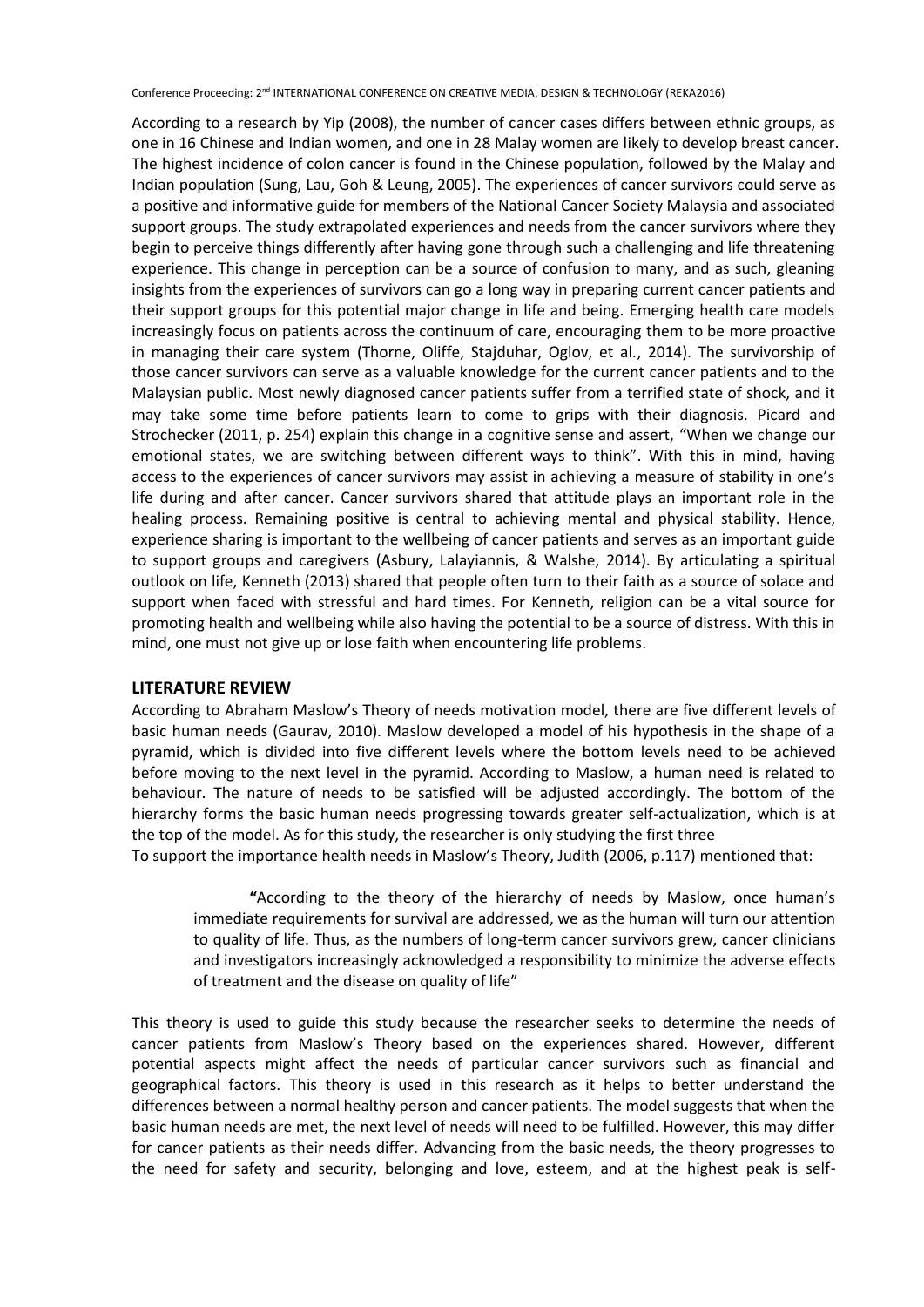actualization (Kline, 2011). For this study, the researcher limits the study on the experience shared by the cancer survivors by focusing their basic, safety, belonging and love needs which are the first three levels of Maslow Theory's. Cancer stands as one of the top three diseases that patients and their caregivers will frequently seek information on the Internet as shown in the study of Dolinsky, Wei, Hampshire, and Metz (2006). This particular study shows that the patients and their caregivers rely on the Internet for information and support before they proceed to get treatment. This strengthens the reason for cancer support groups in Malaysia to provide sufficient and reliable information to the public. Most of the time, a newly diagnosed cancer patient and their caregivers will be looking for information about cancer. The Malaysian's government has allocated RM19.3 billion for healthcare and development service, which shows the initiative of the government to focus on the country's wellbeing and healthcare of the country (The Star, 2012, p.17). Ernstmann, Neumann, and Ommenet et al. (2009) found that almost a third of the cancer patient population indicated toward an unmet need of psychosocial support. Emotional functioning is a central predictor of the requirement for psychosocial support. This means that patients need motivation to help them overcome long and arduous journey of combatting cancer.

"The internet is seen as having the potential to provide the emotional support needed to make an appointment, informational support to prepare the health professional and patient during their consultation" (Wald, Dube & Anthony,2007). This supports the methodology of this study to convey the content to the viewer via a portal. In this technological era, the number of smartphones and computer users has increased significantly. Valued feeling of the patients by their health professionals is equally important for those patients who wish to take a more active role (Broom, 2007).



**Figure 1:** Image of Maslow's Theory of Needs (Image courtesy of http://quentinhafner.com/wp-content/uploads/2014/06/maslows-hierarchy2.jpg

#### **PROBLEM STATEMENT**

There are a few media which cancer survivors and patients can share their experiences such as BlogSpot and Facebook. As research findings from Laughlin, Nam, Gould et al., 2012, they found that cancer survivors used the social network as a way to fulfil their needs that were not being met in their real life. It is also important for this research to address the cancer survivors' needs because most of the time the patients and their caregivers will look for advice and also knowledge on the disease itself. Besides that, different patients will have different needs in their lives as they are receiving the treatment. So it is important to understand the needs of cancer patients to make sure that they will at least feel secured and comfortable in their treatment process. Compared to the western countries like the United States of America and United Kingdom where there are varieties of mediums such as radio talk shows, Internet portals and Television shows in support of cancer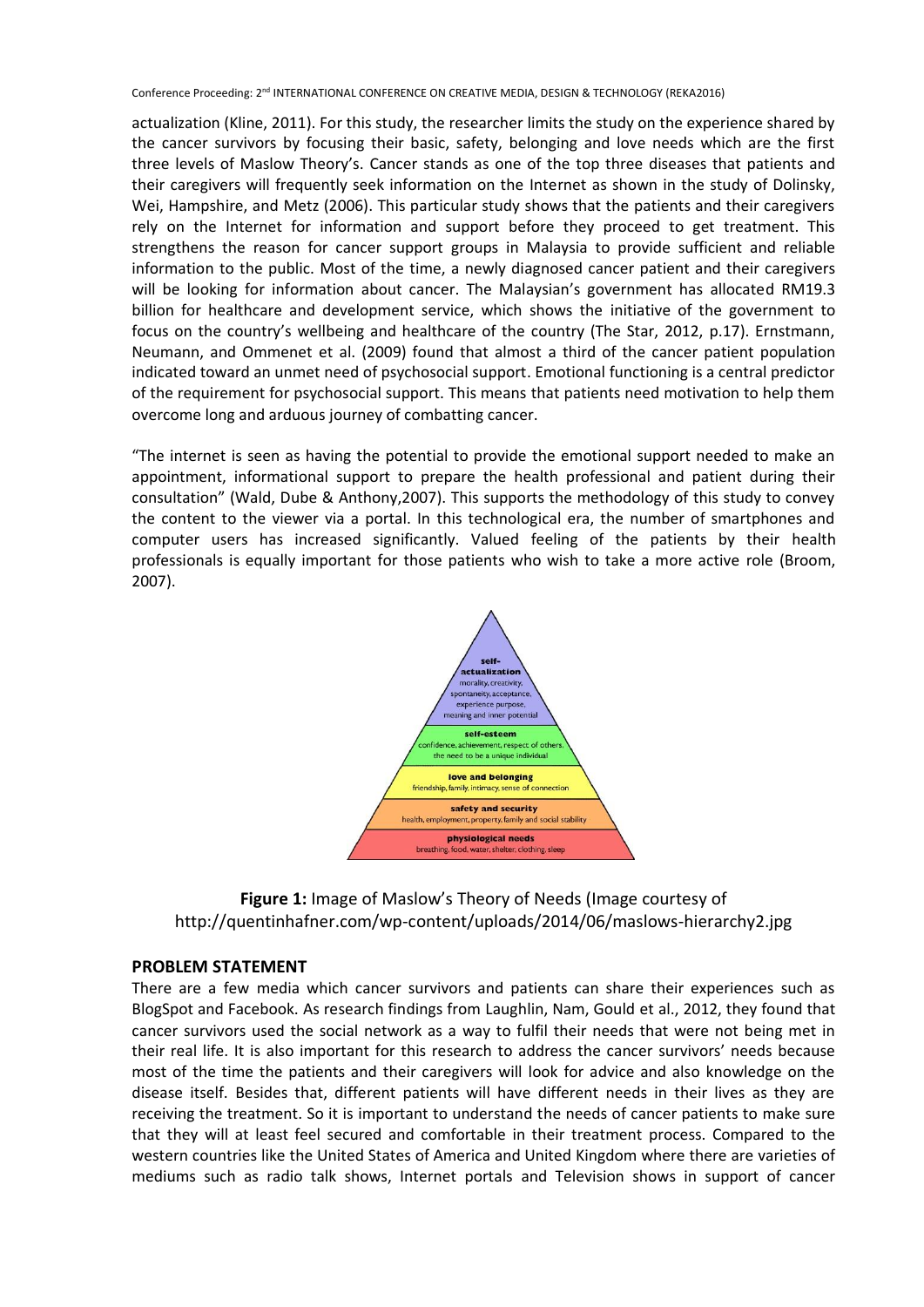patients and survivors such as The Ellen DeGeneres Show, Oprah Winfrey Show and the Fran Drescher Talk Show. Here in Malaysia on the other hand, we are more discreet and sensitive talking about this issue. In general, Asians are more comfortable suffer in silence rather than speaking out. In Asia, cancer is considered as a taboo and sensitive issue for which discussion should be avoided (Pang, Ho & Lee,2013).

#### **METHODOLOGY**

To obtain the experience of cancer survivors, the researcher conducted a qualitative approach of data collection. This method allows for more in depth data gathering, research analysis and interpretation of information. The cancer survivors were provided by the NCSM. Five cancer survivors were interviewed using a structured interview guide to obtain in depth exploratory and descriptive data. The cancer survivor has to be someone aged 30 – 75 years. The justification of the reason on the researcher choosing the age group is because the researcher wanted to study adults. This enables the researcher to understand whether there are differences in experiences and ways of thinking. There were three females and two males involved in this study. However, gender differences were not a focus in this study. Females made up the majority for the interview as they made up the vast majority of membership in the cancer support group. Empathetic listening approach was observed throughout the interview to ensure and encourage the patients to talk and to make them feel comfortable talking. According to Salem (2003), empathetic listening is a way of listening and responding to another person that improves mutual understanding and to gain trust, while according to Floyd (2014), empathetic listening serves a relational function similar to affectionate communications. The researcher believes that this approach is comforting to cancer survivors and their caregivers to better share their thoughts rather than using a formal interview method. An in depth interview with cancer survivors allowed the researcher to gather much information from them to later archive into digital content. Being heard may be very much a part of what the patients and survivors need. Such listening may allow more information to aid in diagnosis and treatment and aid in better patient survivor understanding and compliances. The content used for testing affective approaches causes the learning and sharing to be livelier, trusted, and engaging among the participants of the study. For the feedback of the developed portal, the participants were from the cancer support group, their caregivers, friends, family and volunteers. The questions asked to the cancer survivors are justified as below according to the Kaylnn, (2011) original interview question. As for the content feedback, the researcher has disseminated a survey form to the cancer support group who attend a public health talk. A total of 30 feedbacks have been collected from the event to understand their perception towards the Share portal.



**Figure 2:** Home Page of SHARE portal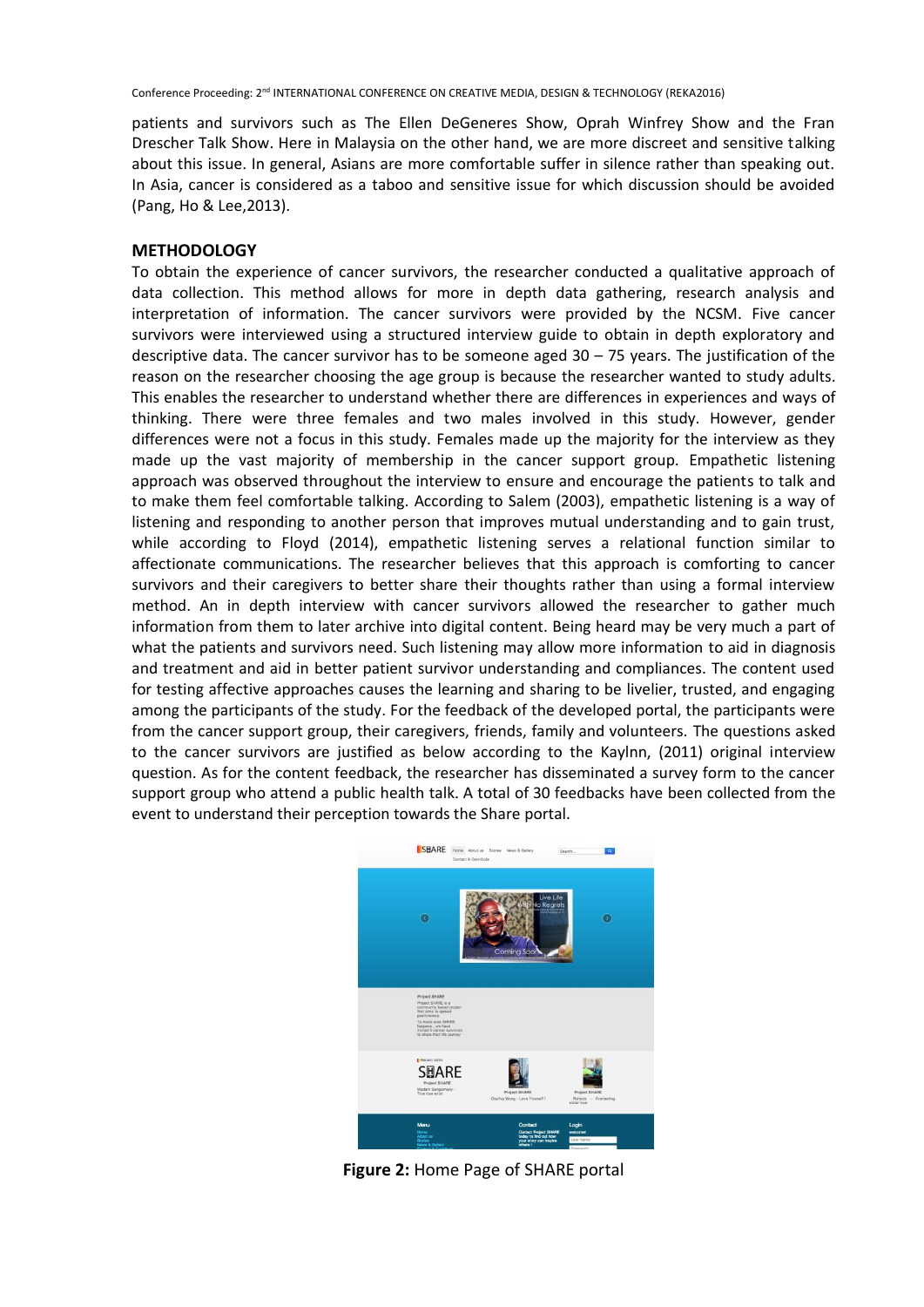#### **RESULTS & DISCUSSION**

There are two phases of reporting the findings of this study. Phase 1 reports mostly the findings of the interviews on cancer survivors' needs. Phase 2 reports mainly on how their stories retold through a Shared portal being used by a support group members. The user group provided their feedback on Shared portal.

## **Phase 1 – Findings of Cancer Survivor's Needs**

The main points from the study are highlighted in the findings. The needs are derived from Maslow's Theory of Needs from level 1 to level 3, which are the physiological needs, safety/security needs and love/belonging needs. The researcher used a thematic approach to introduce data categories. The themes were then checked with an expert from University Malaya to ensure trustworthiness. The themes categorized in this finding are quite common for discussion and it is guided by the Maslow's Theory that has been discussed in literature review of this study.



**Figure 3:** Keyword Analysis from Wordle.net

The researcher used Wordle.net to analyse the most repeated word from the interviews verbatim. From the image shown as above, the word "cancer" is seen as the most repeated word throughout the interview for the 5 cancer survivors. This shows that the impact caused to their life. The survivor's memory when they are still a cancer patient is still clear in their mind. The survivor has survived through the hard time but they are still very clear of what has happened and how their life was affected due to cancer. Besides that, word such as 'time', 'fighting', 'important', and 'positive' are also being repeated often during the interviews session. This shows the importance for the cancer survivor to have the support and fighting will during their treatment process and not to forget the support that they received from their friends and family to enable them go through the disease. It is important for the cancer survivors to understand the medication that they are undergoing and at the same time have trust in their medical team. On the other hand, word such as 'love', 'knowledge', 'life', 'learn' and 'positive' are shown to have impact on their life as a cancer patient at that time. The cancer survivors have to stay positive and the same time love their life more so that they can go through the disease. As they claimed in the interview, there is no point for them to look back into the past; what is important is to find a cure to the cancer they had. As Maslow's Theory suggested that the first 3 levels of the human needs consist of the physiological, safety, love and belonging needs, the response from the cancer survivors support the first three levels of the theory.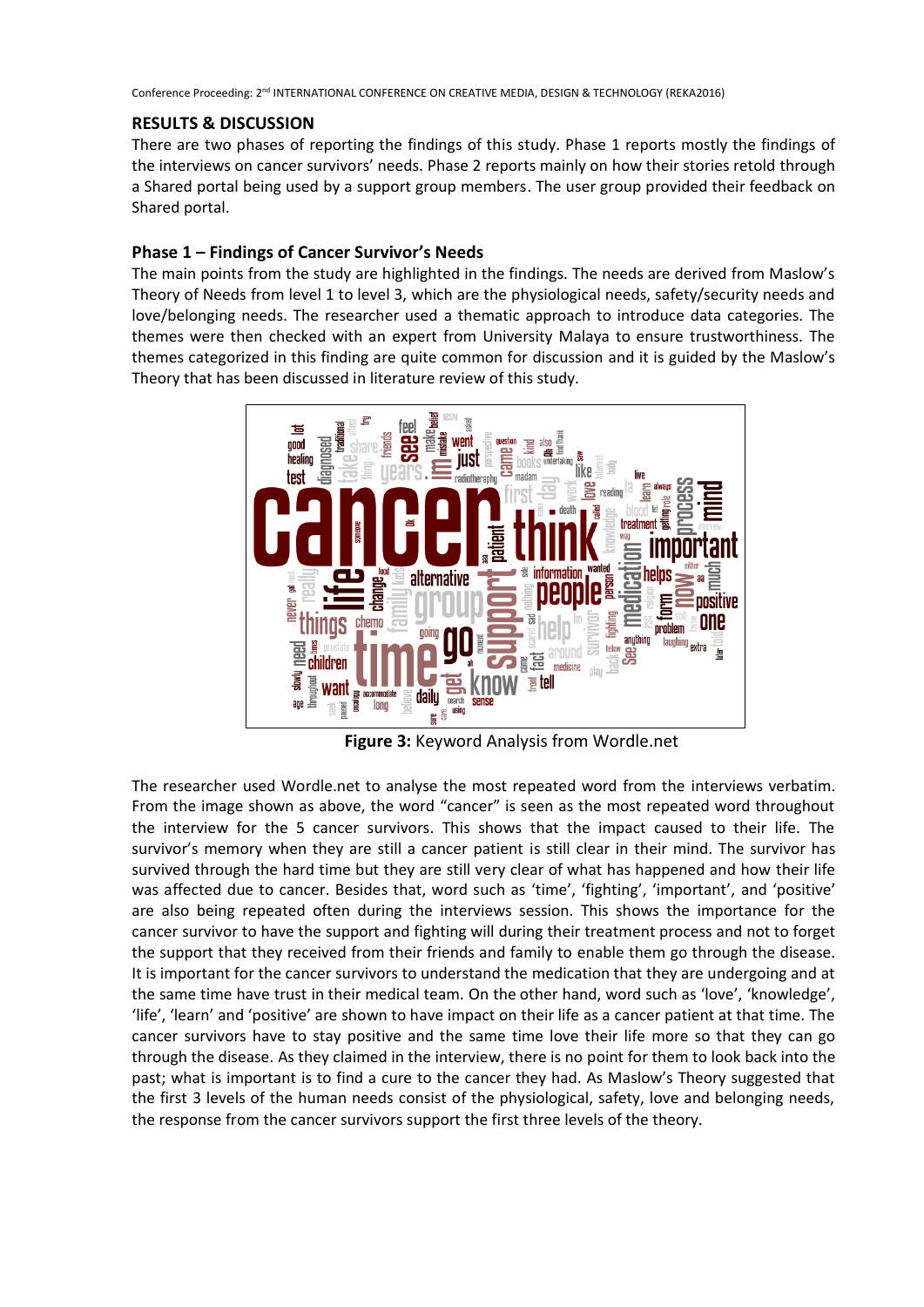| Keywords   | Maslow's Theory of Needs   |  |
|------------|----------------------------|--|
| Life       | Level 1                    |  |
| Time       | <b>Physiological Needs</b> |  |
| Mind       |                            |  |
| Medication | Level 2                    |  |
| Positive   | <b>Safety Needs</b>        |  |
| Support    | Level 3                    |  |
| People     | Love and Belonging Needs   |  |
| Important  |                            |  |

**Table 1 : Link Between Interview Keywords and Maslow's Theory**

All of the interviews were transcribed verbatim and analysed by means of a standard content analysis framework. The data from this study shows that the cancer patients have common needs. The needs are included:

- to accept the disease- as this can relate to the Maslow Theory's in the second level which is the safety needs. When the patient body is affected and their health is not in the normal way it should be, the patients would need to accept the fact that they are diagnosed positive with cancer and to look for a solution to it.
- the importance of support group This fall under the third level of Maslow Theory's which is the love and belonging level. The survivor felt that it is important to have support from friend and family in the healing process.
- trust the doctor and medical team This also fall under the third level of Maslow Theory's as they need to build their trust to their medical team as they will be with the patient for a period of time
- the need to have spiritual belief the need of spiritual belief fall under then third level of Maslow's Theory where the patient find their belonging in the spiritual practice.
- gather extra information from books and internet this need fall under the first level of Maslow's Theory where it is the basic need for the cancer survivor to have the basic knowledge about the disease
- the fighting will to get through the disease; the fighting spirit for the cancer patient fall under the third level of Maslow's Theory where they have to keep themselves secured with their body.
- adaptation to the new and lifestyle after treatment. –this need falls under the third level of Maslow's theory. After becoming a cancer survivor, they need to adapt to their new lifestyle and not repeating their old bad habit such as smoking.

# **Phase 2 – Feedbacks on Share's Portal**

The survivor's stories are edited and then uploaded to YouTube. The researcher then develops a portal with a content management system that enabled the portal to capture the databases from the users. The survivor's stories are available through the portal and the users are able to access the portal using any device or smartphone to view the content. The portal is accessible through this link http://probmobile.com/share/. Below is some screen capture images from the portal. The users are guided through the process of accessing the portal by the researcher. The researcher at the same time collected their feedback from accessing the portal. This portal has been named "Project Share" to promote the sharing of experiences among the cancer support group.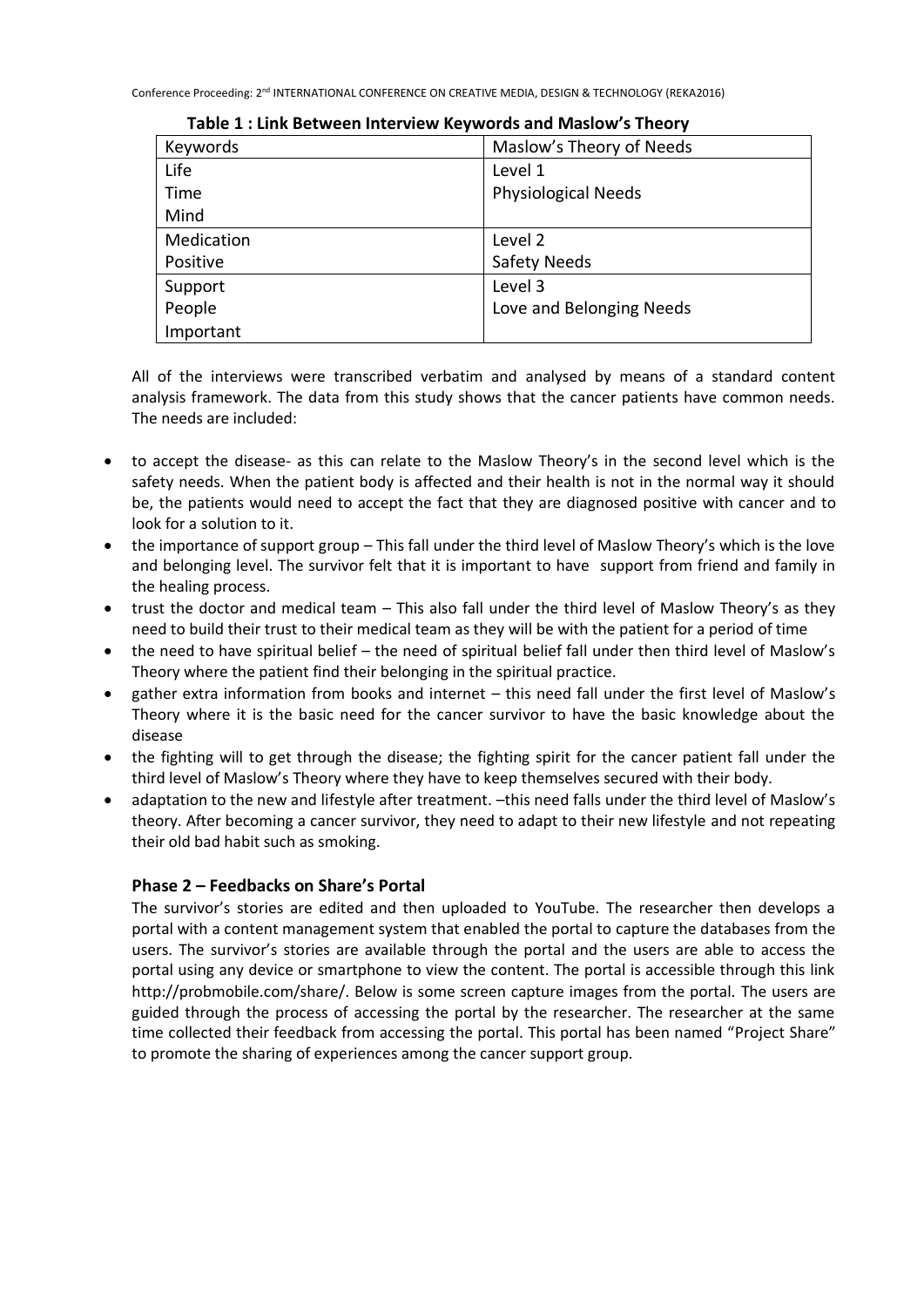## **Table 2:**

Mean and Standard Deviation of survey feedback on SHARE Portal

| Questions                  | Mean  | <b>Standard Deviation</b> |
|----------------------------|-------|---------------------------|
| Is the content helpful for | 4.467 | 0.571                     |
| you?                       |       |                           |
| SHARE has a user friendly  | 4.467 | 0.571                     |
| interface                  |       |                           |
| SHARE pages generally      | 4.467 | 0.571                     |
| have good images           |       |                           |
| After reading SHARE's      | 4.633 | 0.556                     |
| content, I feel motivated  |       |                           |
| SHARE is easy for me to    | 4.663 | 0.556                     |
| navigate                   |       |                           |
| SHARE can play an          | 4.663 | 0.556                     |
| important role for the     |       |                           |
| cancer support group       |       |                           |

**Note: Feedback rating is ranging from 1 to denote strongly disagree and 5 to denote strongly agree; n = 30**

From the data collected, the audiences strongly agreed that after navigating SHARE portal they feel motivated. On the average, the means of the questions shows that it is skewed towards the "agree" about the portal. The feedbacks also showed that the participants felt that the content is helpful and motivating after they have navigated through Share portal and shows a mean of 4.663. Overall the data collected for this result is showing that the SHARE portal is helpful and benefits to the patients and support group (n=30).

# **CONCLUSION**

This study has identified the needs of the cancer survivors from their experiences. Even though, the experience sharing approach in healthcare is not a new field and study, it is still, however, fresh in Malaysia. More study on our cancer support groups is needed so that we can create a better community for the existing cancer support groups. Positive content and good support groups play an important role for the cancer community so that their needs are not neglected. From this study, it is found that the patients are more likely to be more engaging to their other patient friends and also their own family members. The cancer survivors and patients want their voices to be heard and someone to understand what they feel. From this study, the results show that there is a need for positive content to educate the support group and at the same time to educate the public that cancer is not an incurable disease. Besides that, different needs of cancer patients from various backgrounds are identified from this study. Grounded with Maslow's Theory of Needs, the researcher is able to relate the needs to of the cancer survivors accordingly to the first to third level of the theory, which are the physiological, safety, love and belonging needs. Early detection will save lives and cancer survivors can live as normal healthy persons. The myths about cancer should be erased from our society and at the same time, we should contribute more to help cancer patients and survivors. Their lives maybe in danger but if they survive, the survivors cherish and value their lives more after their experiences. The cancer survivors' stories can make an impact to themselves and others. As technology and lifestyles changes rapidly, everyone should take care of their health, share about their experiences about health, and encourage others to lead healthy lifestyles**.** It was a second life given them as according to cancer survivors.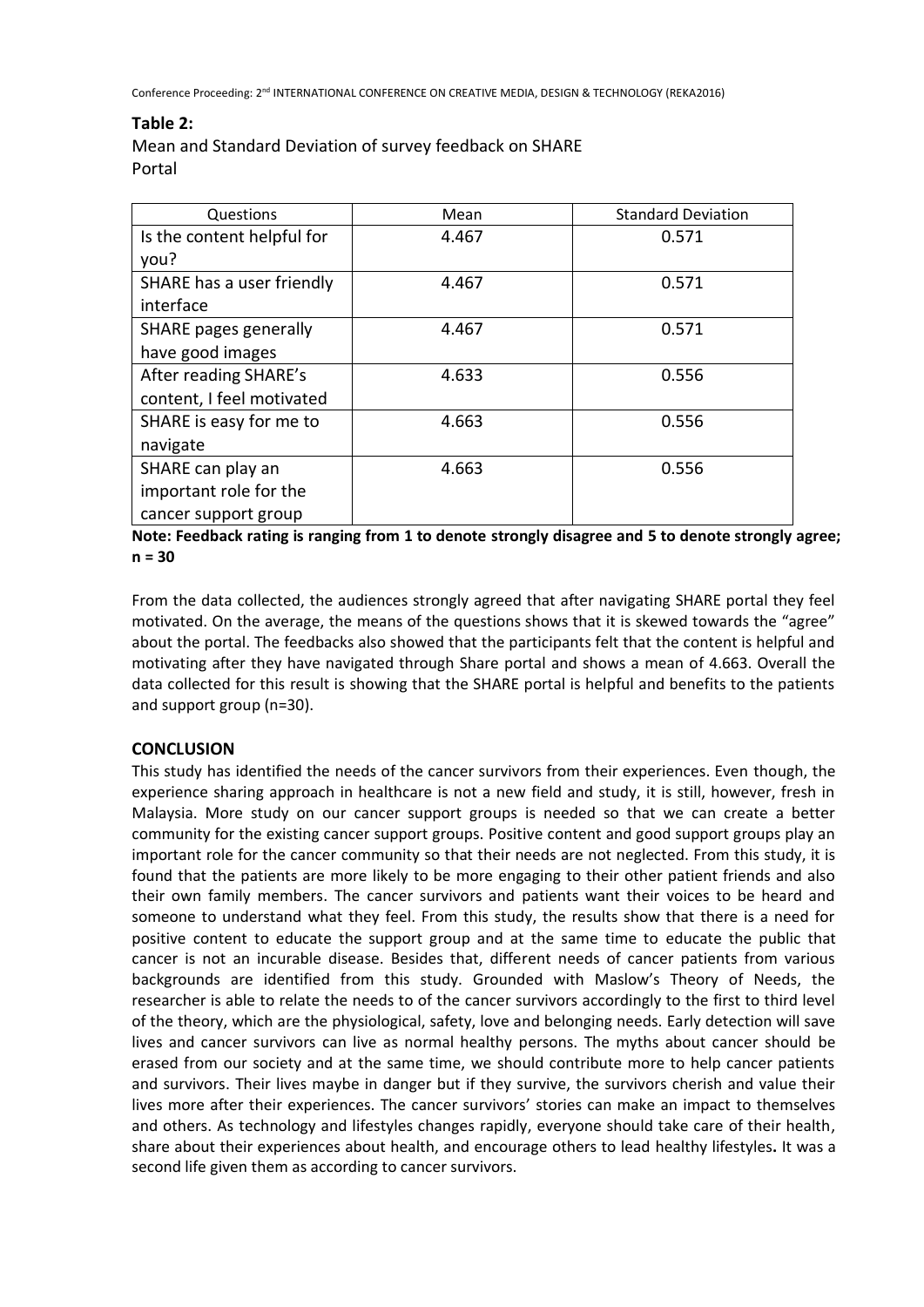#### **REFERENCES**

- [1] Asbury, N., Lalayiannis, L., and Walshe, A. (2014). How do I tell the children? Women's experiences of sharing information about breast cancer diagnosis and treatment. *European Journal of Oncology Nursing*
- [2] Broom, A. (2005). Virtually he@ lthy: the impact of internet use on disease experience and the doctor-patient relationship. *Qualitative health research*,*15*(3), 325-345.
- [3] Dolinsky, C. M., Wei, S. J., Hampshire, M. K., and Metz, J. M. (2006). Breast cancer patients' attitudes toward clinical trials in the radiation oncology clinic versus those searching for trial information on the Internet. *The breast journal*, *12*(4), 324-330.
- [4] Ernstmann, N., Neumann, M., Ommen, O., Galushko, M., Wirtz, M., Voltz, R., & Pfaff, H. (2009). Determinants and implications of cancer patients' psychosocial needs. *Supportive care in cancer*, *17*(11), 1417-1423.
- [5] Floyd, K. (2014). Empathic listening as an expression of interpersonal affection. *International Journal of Listening*, *28*(1), 1-12.from the patient perspective. Supportive Care in Cancer, 22(4), 1009–1015.
- [6] Gaurav, A. (2010). Maslow's Theory of Needs-Theory of Human Motivation. In *Kalyan City life* [Online], Available: http://kalyan-city.blogspot.com/2010/06/maslow-hierarchy-of-needs-theoryof.html [2014 June 14]. Internet use on health care and the physician–patient relationship. *Patient education*
- [7] Judith, S. J. (2006). Quality and Quantity of life with pancreatic cancer. In *Oncology Nurse Advisor* [Online] Available: http://www.karger.com/Article/Pdf/98176 [2013 May 14]
- [8] Kenneth I. P. (2013, March). What role do religion and spirituality play in mental health?. *APA News*  [Online]. Available: http://www.apa.org/news/press/releases/2013/03/religion-spirituality.aspx [2013, August 1].
- [9] Kline, S. L. (2011). Communicating Spirituality in Healthcare: A Case Study on the Role of Identity in Religious Health Testimonies. *Journal of Applied Communication Research*, *39*(4), 334-351.
- [10]McLaughlin, M., Nam, Y., Gould, J., Pade, C., Meeske, K. A., Ruccione, K. S., & Fulk, J. (2012). A videosharing social networking intervention for young adult cancer survivors. *Computers in Human Behavior*, *28*(2), 631-641.
- [11]Ministry of Health Malaysia (2006). Malaysian Cancer Statistic Data and Figure Peninsular Malaysia 2006. *National Cancer Registry Report* [Online]. Available: http://www.moh.gov.my/images/gallery/Report/Cancer/MalaysiaCancerStatistics\_2006.pdf [2011, October 5]
- [12]National Cancer Society Malaysia (2014). About Cancer. [Online]. Available: http://cancer.org.my/learn-about-cancer/about-cancer/ [2012, August 30].
- [13]Pang, A., Ho, S., and Lee, S. C. (2013). Cancer physicians' attitude towards treatment of the elderly cancer patient in a developed Asian country. *BMC geriatrics*, *13*(1), 35.
- [14]Picard, R. W., Papert, S., Bender, W., Blumberg, B., Breazeal, C., Cavallo, D., and Strohecker, C. (2004). Affective learning—a manifesto. *BT Technology Journal*, *22*(4), 253-269.